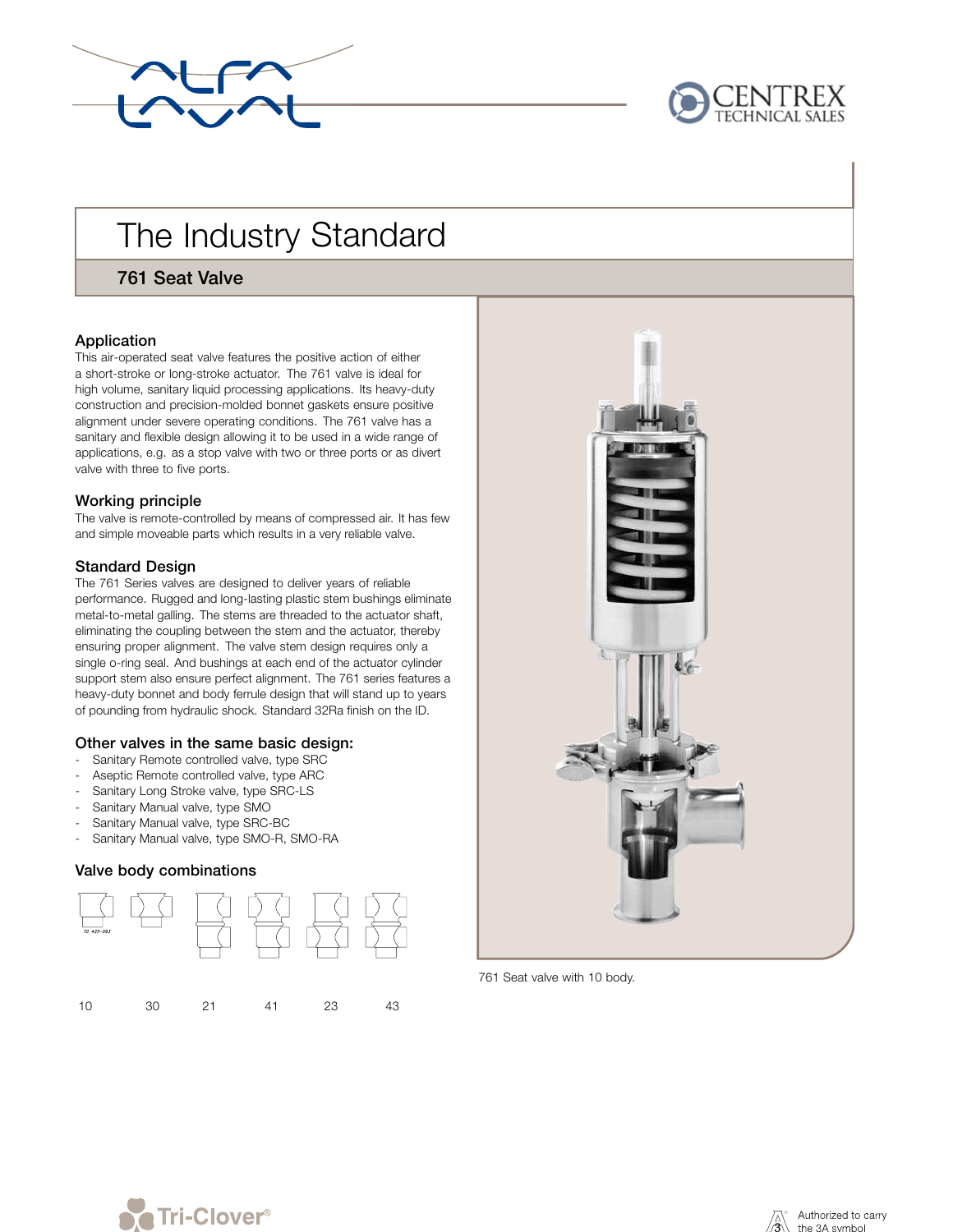# Pressure drop/capacity diagrams

Body Styles 21, 23, 41 & 43. Body Styles 10 & 30. Flow Pattern: B to A (Solid Curve), B to C (Broken Curve). Flow Pattern: B to A (Solid Curve), A to B (Broken Curve) -In some cases, with low-viscosity liquids, the pressure drop in the Crossbodies Only. long-stroke valve may actually be greater than the short-stroke valves. In some cases, with low-viscosity liquids, the pressure drop in the



Body Styles 10 & 30. Body Styles 10 & 30.

Flow Pattern: B to A (Solid Curve), B to C (Broken Curve). Flow Pattern: B to A (Solid Curve), A to B (Broken Curve) -In some cases, with low viscosity liquids, the pressure drop in the Crossbodies Only long-stroke valve may actually be greater than the short-stroke valves. In some cases, with low-viscosity liquids, the pressure drop in the



#### 761 Short-Stroke Divert Valve 761 Short-Stroke Shut-Off Valve

long-stroke valve may actually be greater than the short-stroke valves.



#### 761 Long-Stroke Divert Valve 761 Long-Stroke Shut-Off Valves

long-stroke valve may actually be greater than the short-stroke valves.



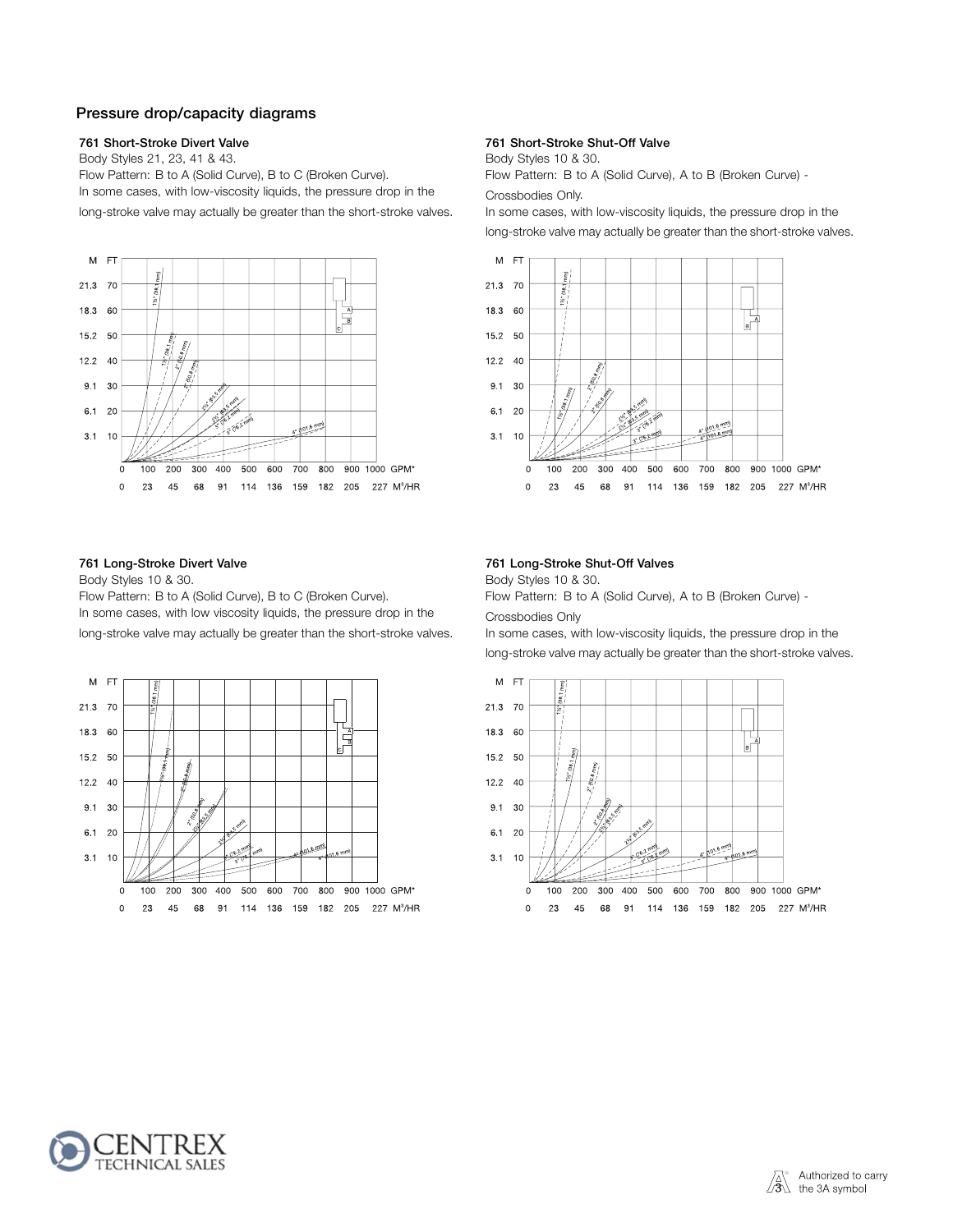# Dimensions





















# 761 Shut-Off and Divert Valves

|                      | A                      |        |           |        |                                             |               |           | в                    |                        |                       |           |           |      |        |
|----------------------|------------------------|--------|-----------|--------|---------------------------------------------|---------------|-----------|----------------------|------------------------|-----------------------|-----------|-----------|------|--------|
| <b>Valve Size</b>    | <b>Shut-Off Valves</b> |        |           |        | Divert & Reverse-Acting* Shut-Off<br>Valves |               |           | <b>Divert Valves</b> |                        | <b>Reverse Acting</b> |           |           | C    |        |
| (Tube OD)            |                        | Short  |           | Long   |                                             | Short         |           | Long                 | <b>Shut-Off Valves</b> |                       |           |           |      |        |
|                      | inch                   | mm     | inch      | mm     | inch                                        | <sub>mm</sub> | inch      | mm                   | inch                   | mm                    | inch      | mm        | inch | mm     |
| 1-inch               | 14.88                  | 378.00 | <b>NA</b> | NΑ     | <b>NA</b>                                   | <b>NA</b>     | <b>NA</b> | <b>NA</b>            | NA                     | <b>NA</b>             | <b>NA</b> | <b>NA</b> | 2.50 | 64.00  |
| $1\frac{1}{2}$ -inch | 17.13                  | 435.00 | 21.09     | 536.00 | 20.73                                       | 526.00        | 24.69     | 627.00               | 4.63                   | 117.00                | 7.38      | 187.00    | 2.75 | 70.00  |
| 2-inch               | 17.63                  | 448.00 | 21.56     | 548.00 | 21.19                                       | 538.00        | 25.16     | 639.00               | 4.13                   | 105.00                | 7.63      | 194.00    | 3.50 | 89.00  |
| $2\frac{1}{2}$ -inch | 17.56                  | 446.00 | 21.53     | 547.00 | 21.85                                       | 555.00        | 25.81     | 656.00               | 4.50                   | 114.00                | 8.00      | 203.00    | 3.50 | 89.00  |
| 3-inch               | 18.06                  | 459.00 | 22.03     | 560.00 | 22.85                                       | 580.00        | 26.81     | 681.00               | 5.00                   | 127.00                | 8.75      | 222.00    | 3.75 | 95.00  |
| 4-inch               | 24.97                  | 634.00 | 31.09     | 790.00 | 31.00                                       | 787.00        | 37.09     | 942.00               | 6.00                   | 152.00                | <b>NA</b> | <b>NA</b> | 4.00 | 102.00 |

\* Reverse-acting NA in long stroke

\*\* For valves with control housings, add the following to dimension A:

Short stroke sizes: 1-3" (25.4-76.2mm), Add:19/16" (39.7mm)

Long stroke sizes: 1½ - 4" (38.1-101.6mm), Add: 3/4" (19.0mm)

# 761 Shut-Off and Divert Valves with Variable and Mid-Position "80S" Actuator

|                      |                        | A             |       |                      |      |               |      |               |
|----------------------|------------------------|---------------|-------|----------------------|------|---------------|------|---------------|
| <b>Valve Size</b>    | <b>Shut-Off Valves</b> |               |       | <b>Divert Valves</b> | B    |               |      | С             |
| (Tube OD)            | Short                  |               | Short |                      |      |               |      |               |
|                      | inch                   | <sub>mm</sub> | inch  | <sub>mm</sub>        | inch | <sub>mm</sub> | inch | <sub>mm</sub> |
| $1\frac{1}{2}$ -inch | 17.75                  | 451.00        | 23.31 | 592.00               | 4.62 | 117.00        | 2.75 | 70.00         |
| 2-inch               | 18.25                  | 464.00        | 23.56 | 598.00               | 4.12 | 105.00        | 3.50 | 89.00         |
| $2\frac{1}{2}$ -inch | 18.19                  | 462.00        | 23.94 | 608.00               | 4.50 | 114.00        | 3.50 | 89.00         |
| 3-inch               | 18.69                  | 475.00        | 24.69 | 627.00               | 5.00 | 127.00        | 3.75 | 95.00         |

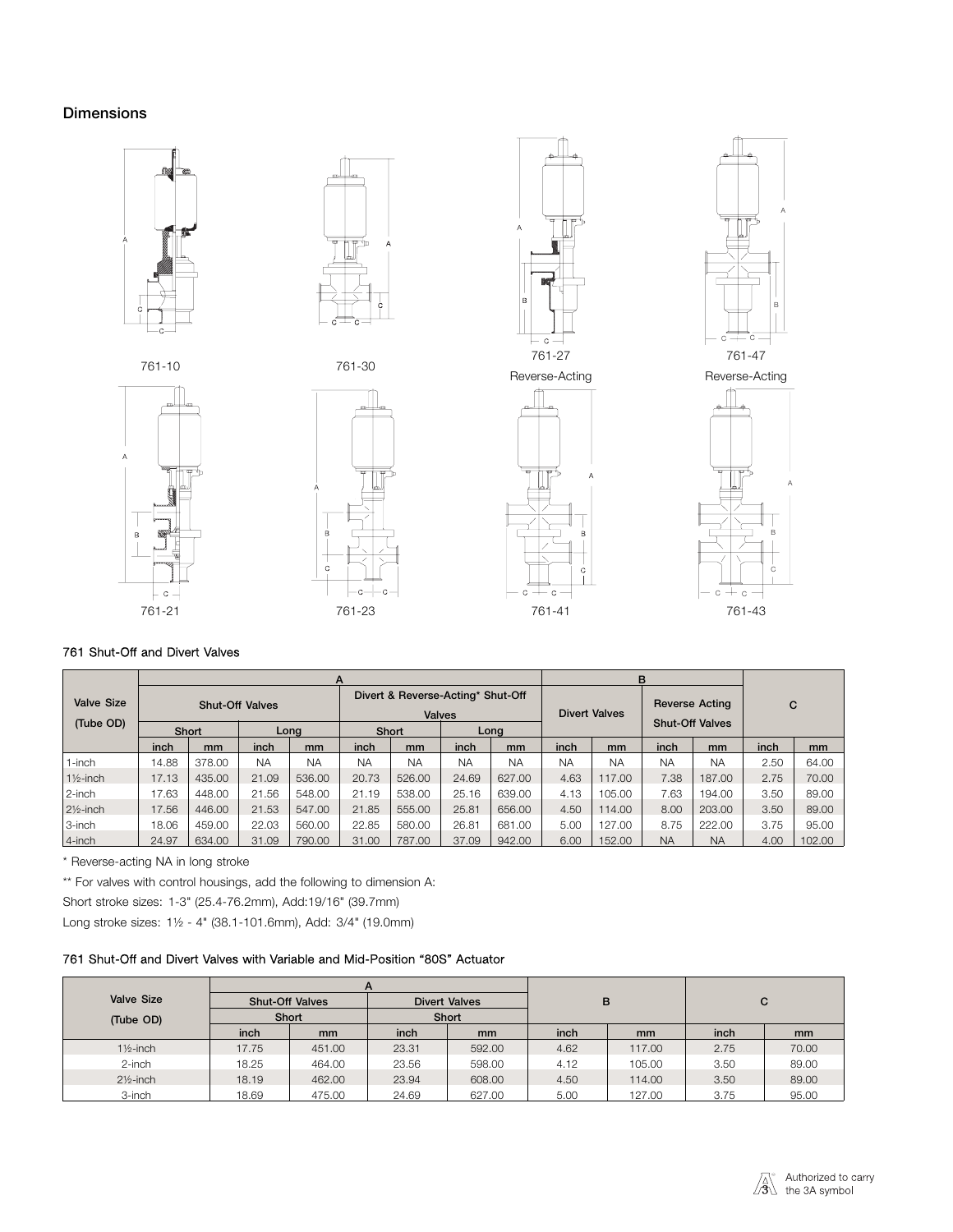# **Dimensions**



# 761-90 "Y" Body Shut-Off Valves

|                      |       |               |       | в      |       |               |
|----------------------|-------|---------------|-------|--------|-------|---------------|
| Valve Size (Tube OD) | inch  | <sub>mm</sub> | inch  | mm     | inch  | <sub>mm</sub> |
| $1\frac{1}{2}$ -inch | 20.63 | 524.00        | 6.38  | 162.00 | 22.31 | 567.00        |
| 2-inch               | 22.38 | 568.00        | 7.88  | 200.00 | 24.63 | 625.00        |
| $2\frac{1}{2}$ -inch | 22.94 | 583.00        | 9.25  | 235.00 | 25.44 | 646.00        |
| 3-inch               | 28.94 | 735.00        | 10.38 | 264.00 | 29.69 | 754.00        |
| 4-inch               | 32.13 | 816.00        | 12.63 | 321.00 | 32.88 | 835.00        |

\*Column "C" represents dimension "A" with the addition of a control housing module.



# Reverse-Acting Divert Valves 761-21 MRALL (Left Hand Tangential) 761-21 MRARR (Right Hand Tangential)

|                      |      |               |      | в      |      |               | D    |               |       |               |
|----------------------|------|---------------|------|--------|------|---------------|------|---------------|-------|---------------|
| <b>Valve Size</b>    | inch | <sub>mm</sub> | inch | mm     | inch | <sub>mm</sub> | inch | <sub>mm</sub> | inch  | <sub>mm</sub> |
| 2-inch               | 4.72 | 120.00        |      |        | 3.50 | 89.00         | 0.51 | 13.00         | 13.69 | 348.00        |
| $2\frac{1}{2}$ -inch | 5.25 | 133.00        | 6.03 | 153.00 | 3.50 | 89.00         | 0.81 | 21.00         | 13.94 | 354.00        |
| 21/ <sub>2</sub> HP  | 5.25 | 133.00        | 6.03 | 153.00 | 3.50 | 89.00         | 0.81 | 21.00         | 16.28 | 414.00        |
| 3 HP                 | 5.75 | 146.00        | 6.28 | 159.00 | 3.75 | 95.00         | 0.81 | 21.00         | 18.88 | 479.00        |
| 4 HP                 | 7.08 | 180.00        | 9.30 | 236.00 | 4.02 | 102.00        | 0.48 | 12.00         | 22.00 | 559.00        |

\*\*For valves with control housings, add the following to dimension E: 1½-3" (38-76mm), add 19/16"(40mm)

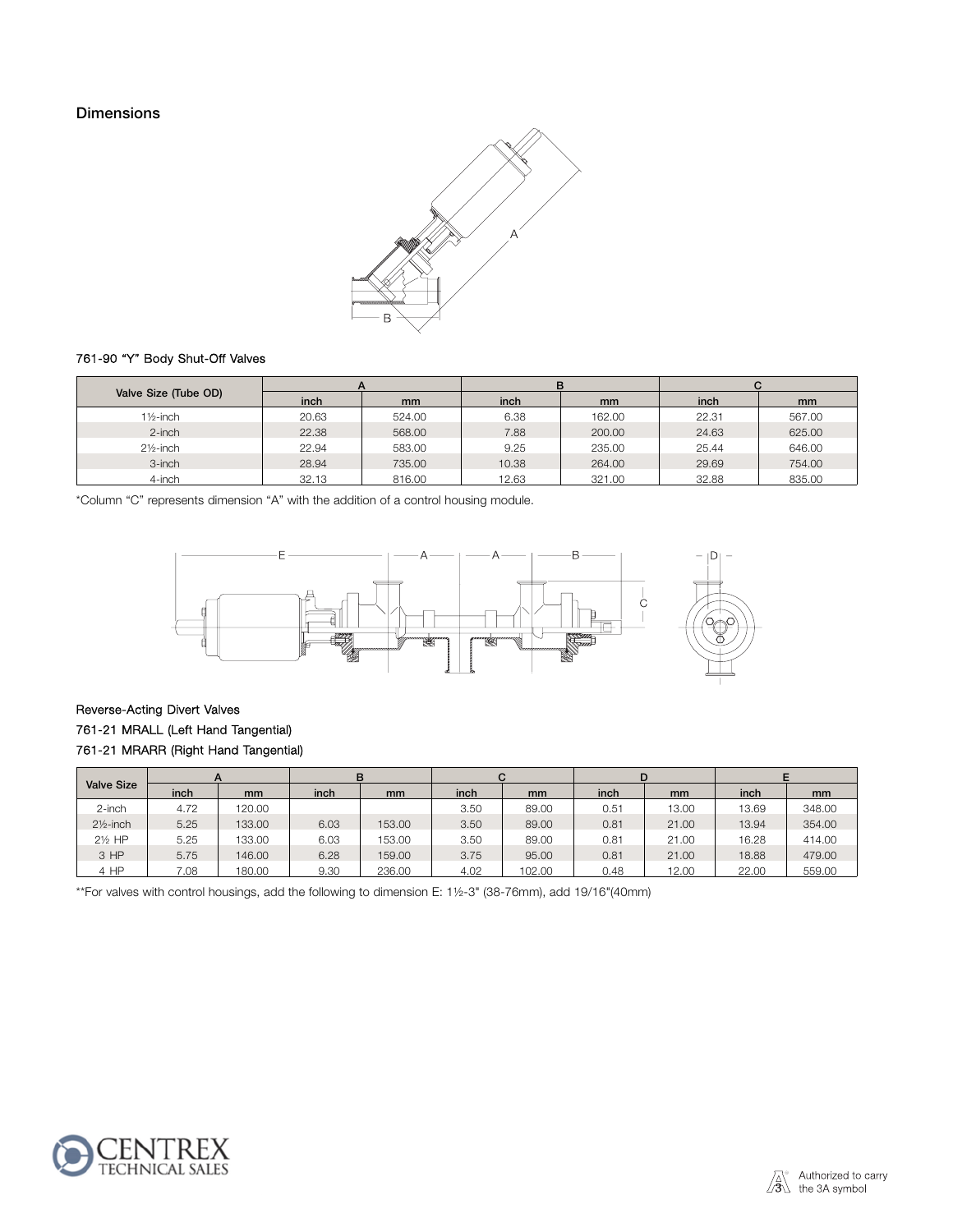# Actuator function

- Pneumatic downward movement, spring return (NO)
- Pneumatic upward movement, spring return (NC)<br>- Pneumatic upward and downward movement (A)
- Pneumatic upward and downward movement (A/A),
- Actuator for intermediate position of the valve plug as option

# Type 10 (Normally-Open)

#### Shut-off valve holding pressures — 70 psi air pressure supplied to actuator

|                      |           | Short Stroke Actuator (Standard*) |                      | Long Stroke Actuator (Standard*) | Type 15   |                      |           |
|----------------------|-----------|-----------------------------------|----------------------|----------------------------------|-----------|----------------------|-----------|
| <b>Size</b>          | Elastomer | "TR"                              | <b>Stroke Length</b> | Elastomer                        | "TR"      | <b>Stroke Length</b> | 20PSI     |
| 1-inch               | $105$ psi | $110$ psi                         | 0.75"                | <b>NA</b>                        | <b>NA</b> | <b>NA</b>            | 50        |
| $1\frac{1}{2}$ -inch | 120 psi   | 110 psi                           | $-1$                 | 120 psi                          | $110$ psi | 2"                   | 26        |
| $2$ -inch            | 80 psi    | 70 psi                            |                      | $125$ psi                        | $120$ psi | 2"                   | 18        |
| $2\frac{1}{2}$ -inch | 35 psi    | 20 psi                            |                      | 60 psi                           | 50 psi    | 2"                   | 10        |
| 3-inch               | 20 psi    | 15 psi                            |                      | 45 psi                           | 40 psi    | 2"                   |           |
| 4-inch               | 35 psi    | 20 psi                            | $\bigcap$            | 40 psi                           | 20 psi    |                      | <b>NA</b> |

\* 4½" diameter actuator is standard on the 1"- 3" valves. A 6" diameter actuator is supplied with the 4" valve. A 4½" diameter actuator for

the 4" valve is available upon request.

# Type 10 (Normally-Open)

#### Shut-off valve holding pressures — 90 psi air pressure supplied to actuator

|                      |           | Short Stroke Actuator (Standard*) | Long Stroke Actuator (Standard*) |           |           |                      |
|----------------------|-----------|-----------------------------------|----------------------------------|-----------|-----------|----------------------|
| <b>Size</b>          | Elastomer | "TR"                              | <b>Stroke Length</b>             | Elastomer | "TR"      | <b>Stroke Length</b> |
| 1-inch               | $105$ psi | 105 psi                           | 0.75"                            | <b>NA</b> | <b>NA</b> | <b>NA</b>            |
| $1\frac{1}{2}$ -inch | $150$ psi | 150 psi                           |                                  | $150$ psi | $150$ psi | 2"                   |
| 2-inch               | 150 psi   | 150 psi                           |                                  | 150 psi   | 150 psi   | $\bigcap$            |
| $2\frac{1}{2}$ -inch | 90 psi    | 80 psi                            | 1 "                              | 120 psi   | $110$ psi | 2"                   |
| 3-inch               | 70 psi    | 60 psi                            |                                  | 80 psi    | 70 psi    | $\bigcap$            |
| 4-inch               | 80 psi    | 75 psi                            | $\bigcap$                        | 100 psi   | 80 psi    | ₫"                   |

\*4½" diameter actuator is standard on the 1"-3" valves. A 6" diameter actuator is supplied with the 4" valve. A 4½" diameter actuator for the 4" valve is available upon request.

# Type 20 (Normally-Closed)

#### Shut-off valve holding pressures (Standard)\*\*

|                      |           | Short Stroke Actuator (Standard*) |                      | Long Stroke Actuator (Standard*) | Type 25 Reverse<br>Acting |               |           |
|----------------------|-----------|-----------------------------------|----------------------|----------------------------------|---------------------------|---------------|-----------|
| <b>Size</b>          | Elastomer | "TR"                              | <b>Stroke Length</b> | Elastomer                        | " $TR"$                   | Stroke Length | psig      |
| 1-inch               | 105 psi   | 110 psi                           | 0.75"                | <b>NA</b>                        | <b>NA</b>                 | **            | <b>NA</b> |
| $1\frac{1}{2}$ -inch | 140 psi   | 140 psi                           |                      | 140 psi                          | 140 psi                   | 2"            | 40        |
| 2-inch               | 90 psi    | 90 psi                            |                      | 90 psi                           | 90 psi                    | 2"            | 25        |
| $2\frac{1}{2}$ -inch | 55 psi    | 55 psi                            |                      | 55 psi                           | 55 psi                    | 2"            | 15        |
| 3-inch               | 40 psi    | 40 psi                            |                      | 32 psi                           | 25 psi                    | 2"            | 10        |
| 4-inch               | 65 psi    | 65 psi                            | $\Omega$             | 45 psi                           | 40 psi                    | 4"            | <b>NA</b> |

\* 4½" diameter actuator is standard on the 1"-3" valves. A 6" diameter actuator is supplied with the 4" valve. The 6" diameter actuator is available, as a heavy duty option, for the 3" valve.

\*\* On a standard actuator it takes 30 psi to offset the spring force when fully extended and 60 psi to fully compress the spring.

#### Type 20 (Normally-Closed)

#### Optional "HP" high pressure actuator. (6" diameter actuator)

|                      |           | Short Stroke Actuator (Standard*) | Long Stroke Actuator (Standard*) |           |         |                      |
|----------------------|-----------|-----------------------------------|----------------------------------|-----------|---------|----------------------|
| <b>Size</b>          | Elastomer | "TR"                              | <b>Stroke Lenath</b>             | Elastomer | "TR"    | <b>Stroke Length</b> |
| $2\frac{1}{2}$ -inch | 110 psi   | 110 psi                           |                                  | 15 psi    | 110 psi | $\bigcap$            |
| 3-inch               | 95 psi    | 90 psi                            |                                  | $100$ psi | 95 psi  | $\bigcap$            |